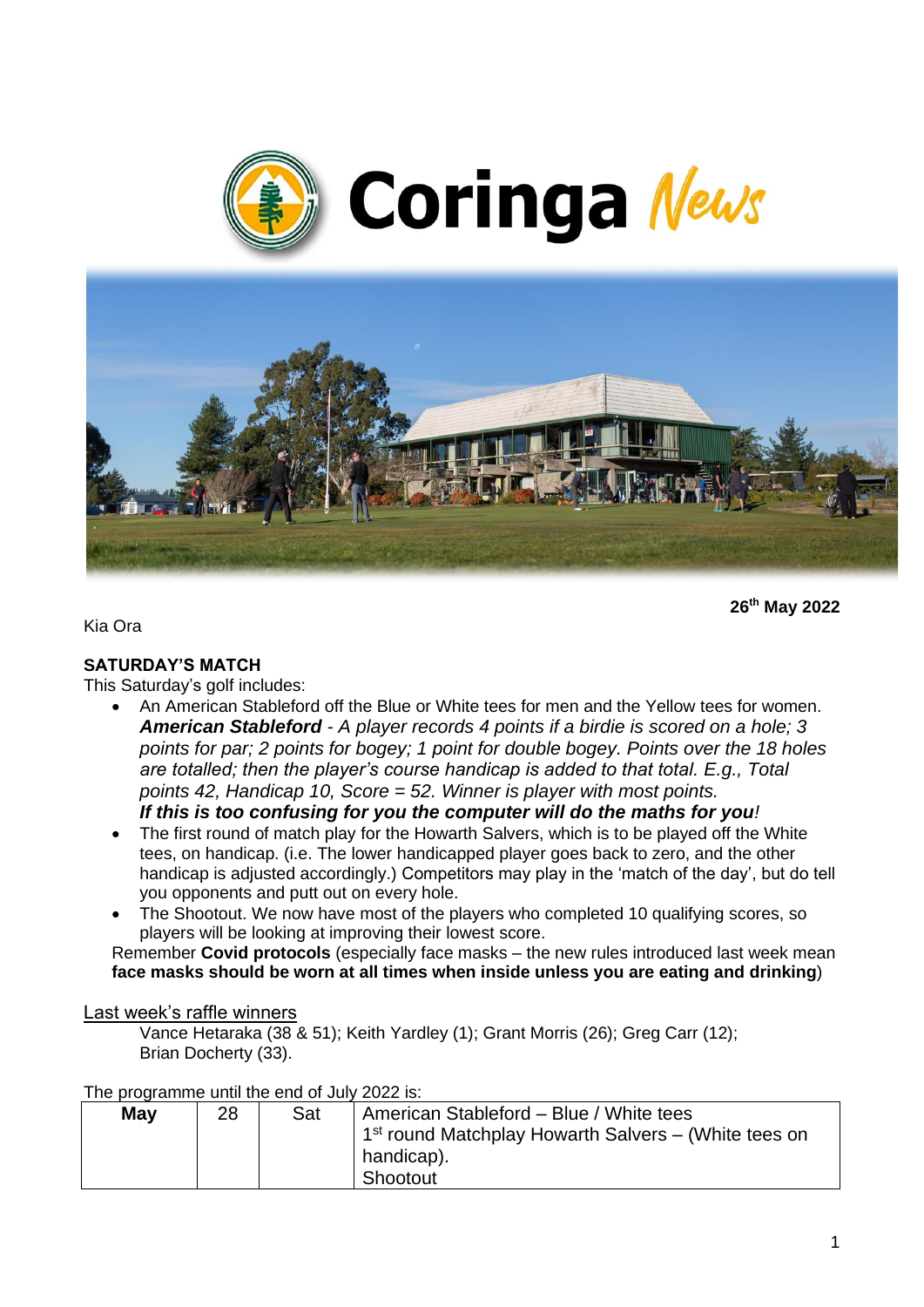|      | 31             | Tue         | Ladies: Stableford                                                        |  |
|------|----------------|-------------|---------------------------------------------------------------------------|--|
| June | 1              | Wed         | Lone Star Group WATERING TOURNAMENT                                       |  |
|      |                |             | Stableford - White Tees.                                                  |  |
|      |                |             | 10.30 am start; (\$15 entry fee.).                                        |  |
|      | 2              | Thu         | Ladies: Betty McBirdie                                                    |  |
|      |                |             | Men: Stroke - Jerry Attick Trophy - Yellow tees.                          |  |
|      | 4              | Sat         | <b>Queen's Birthday Weekend</b>                                           |  |
|      |                |             | Stroke - Black/ White tees                                                |  |
|      |                |             | Winter ringers $-1st$ round.                                              |  |
|      | 7              | Tue         | Ladies: Val Sutherland                                                    |  |
|      | 8              | Wed         | Templeton Wednesday Tournament                                            |  |
|      | 9              | Thu         | Ladies: Stableford Trophy                                                 |  |
|      |                |             | Men: Stableford - White tees                                              |  |
|      | 11             | Sat         | 4BBB Stableford - White tees                                              |  |
|      |                |             | Random Drawn fours after 10.30 am.                                        |  |
|      |                |             | Semi-finals Howarth Salvers – (White tees on handicap).                   |  |
|      |                |             | Shootout                                                                  |  |
|      |                |             | Winter ringers.                                                           |  |
|      | 14             | Tue         | Ladies: Putting<br>WEDNESDAY TOURNAMENT - Stableford - White              |  |
|      | 15             | Wed         | <b>Tees</b>                                                               |  |
|      |                |             |                                                                           |  |
|      | 16             | Thu         | - 11 am start; \$10 entry fee.<br>Ladies: LGU / LD                        |  |
|      |                |             | Men: Par - Yellow tees                                                    |  |
|      | 18             | Sat         | Stableford - Blue / Silver tees [1 <sup>st</sup> Interclub Trial]         |  |
|      |                |             | Shootout                                                                  |  |
|      |                |             | Finals Howarth Salvers - (Silver tees on handicap).                       |  |
|      |                |             | Winter ringers.                                                           |  |
|      | 21             | Tue         | Ladies: Best nett Trophy                                                  |  |
|      | 22             | Wed         | <b>Ellesmere Watering Tournament</b>                                      |  |
|      | 23             | Thu         | Ladies: Stableford                                                        |  |
|      |                |             | Men: Stableford - Yellow tees                                             |  |
|      | 25             | Sat         | Irish Stableford - Black / Silver tees. [2 <sup>nd</sup> interclub Trial] |  |
|      |                |             | Shootout                                                                  |  |
|      |                |             | Winter ringers.                                                           |  |
|      | 28             | <b>Tues</b> | Ladies: Stableford                                                        |  |
|      | 29             | Wed         | WEDNESDAY TOURNAMENT - Stableford - Silver                                |  |
|      |                |             | <b>Tees</b>                                                               |  |
|      |                |             | - 11 am start; \$10 entry fee.                                            |  |
|      | 30             | Thu         | Ladies: Fun Game                                                          |  |
|      |                |             | Men: American Stableford - Yellow tees                                    |  |
| July | $\overline{2}$ | Sat         | Stableford - Blue / Yellow tees                                           |  |
|      |                |             | Rep Trial Process - Blue tees.                                            |  |
|      |                |             | Shootout                                                                  |  |
|      |                |             | <b>Winter Ringers</b>                                                     |  |
|      | 5<br>6         | Tue<br>Wed  | Ladies: Mid-Winter Lunch (possibly help required).                        |  |
|      |                |             | Lone Star Group WATERING TOURNAMENT<br>Stableford - White Tees.           |  |
|      |                |             |                                                                           |  |
|      |                |             | 10.30 am start; (\$15 entry fee.)                                         |  |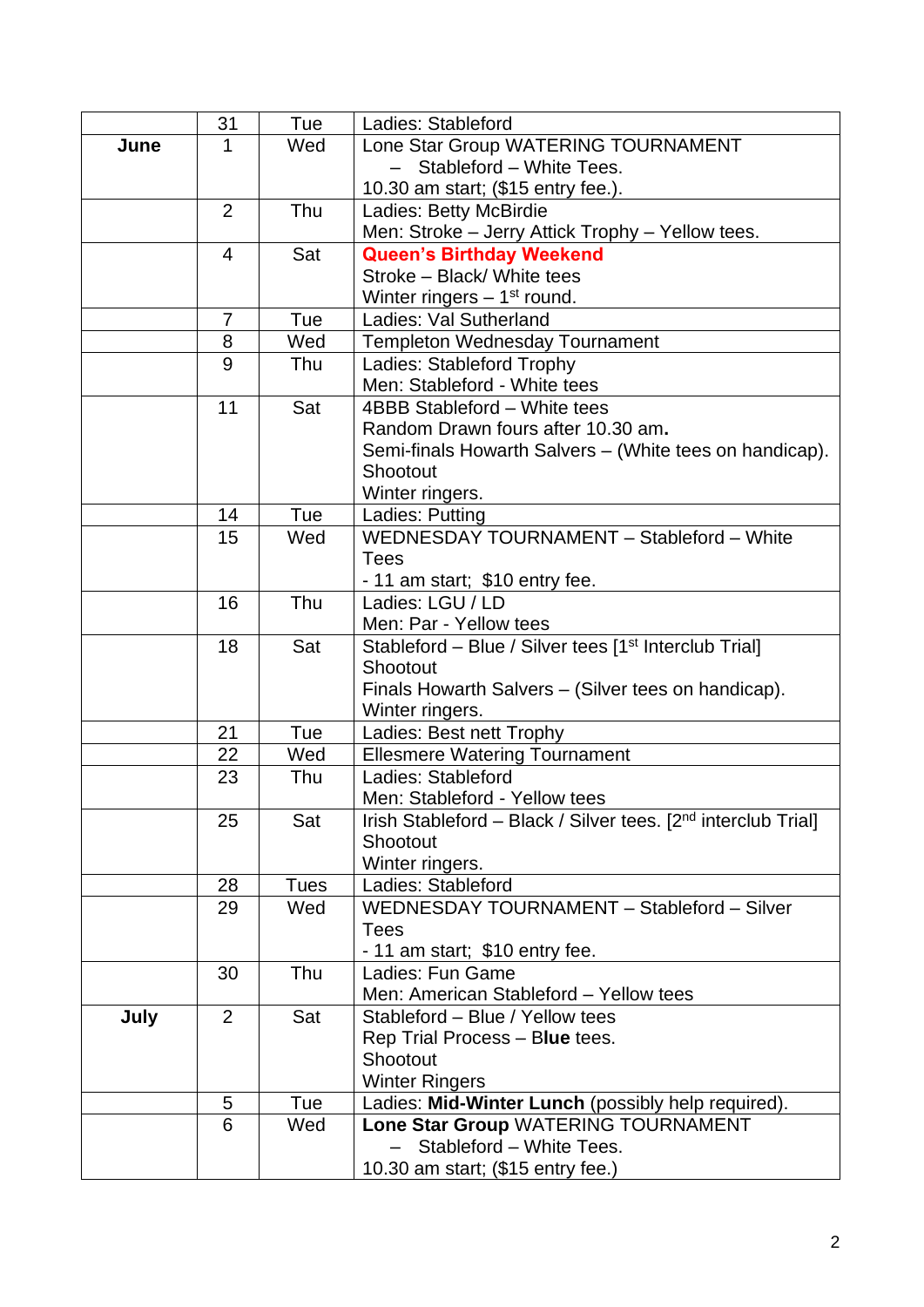| $\overline{7}$ | Thu | Ladies: Betty McBirdie                                   |  |
|----------------|-----|----------------------------------------------------------|--|
|                |     | Men: Stroke - Jerry Attick Trophy - Yellow tees          |  |
| 9              | Sat | Stroke - White tees.                                     |  |
|                |     | Rep Trial Process - Black tees.                          |  |
|                |     | Shootout                                                 |  |
|                |     | <b>Winter Ringers</b>                                    |  |
| 12             | Tue | Ladies: Val Sutherland                                   |  |
| 13             | Wed | <b>Templeton Wednesday Tournament</b>                    |  |
| 14             | Thu | Ladies: L G U                                            |  |
|                |     | Men: - Stableford - White tees                           |  |
| 16             | Sat | Par - Black / Yellow tees.                               |  |
|                |     | Rep Trial Process - Black tees.                          |  |
|                |     | <b>KORNZ Cup:</b> Alfa Group v Afternoon Mens from 11.30 |  |
|                |     | a.m.                                                     |  |
|                |     | Shootout                                                 |  |
|                |     | <b>Winter Ringers</b>                                    |  |
| 19             | Tue | Ladies: Best Nett Trophy                                 |  |
| 20             | Wed | WEDNESDAY TOURNAMENT - Stableford - Silver               |  |
|                |     | <b>Tees</b>                                              |  |
|                |     | - 11 am start; \$10 entry fee.                           |  |
| 21             | Thu | Ladies: Stableford trophy                                |  |
|                |     | Men: Par - Yellow tees                                   |  |
| 23             | Sat | Irish Stableford - Blue / Silver tees                    |  |
|                |     | Shootout                                                 |  |
|                |     | <b>Winter Ringers</b>                                    |  |
| 26             | Tue | Ladies: Hidden Holes - Stableford                        |  |
| 27             | Wed | <b>Ellesmere Watering Tournament</b>                     |  |
| 28             | Thu | LadiesStableford                                         |  |
|                |     | Men: Stableford - Yellow tees.                           |  |
| 30             | Sat | 4BBB nett -Silver tees                                   |  |
|                |     | Urlwin Rosebowl Qualifying (16 pairs to qualfy).         |  |
|                |     | Shootout                                                 |  |
|                |     | <b>Winter Ringers</b>                                    |  |

#### **INTERCLUB**

## **Blank Cup Trial Programme**

John Rademakers has again offered to manage this year's trial for the Blank Cup side. There are several new low handicap golfers playing, so please contact John Rademakers, or the pro shop (see below). We would love to see you involved.

The trial process, depending on weather and course conditions, will be the average 0f five (of six possible rounds) scheduled rounds between 18th June and 23rd July.

Trial Format - Six dates are available to put in a minimum of five scores. Anyone who chooses to play all six rounds - their scores will be averaged over their six rounds.

| Sat 18th June | <b>Blue Tees</b>  |
|---------------|-------------------|
| Sat 25th June | <b>Black Tees</b> |
| Sat 2nd July  | <b>Blue Tees</b>  |
| Sat 9th July  | <b>Black Tees</b> |
| Sat 16th July | <b>Blue Tees</b>  |
| Sat 23rd July | <b>Blue Tees</b>  |
| Sun 24th July | Team announced    |
|               |                   |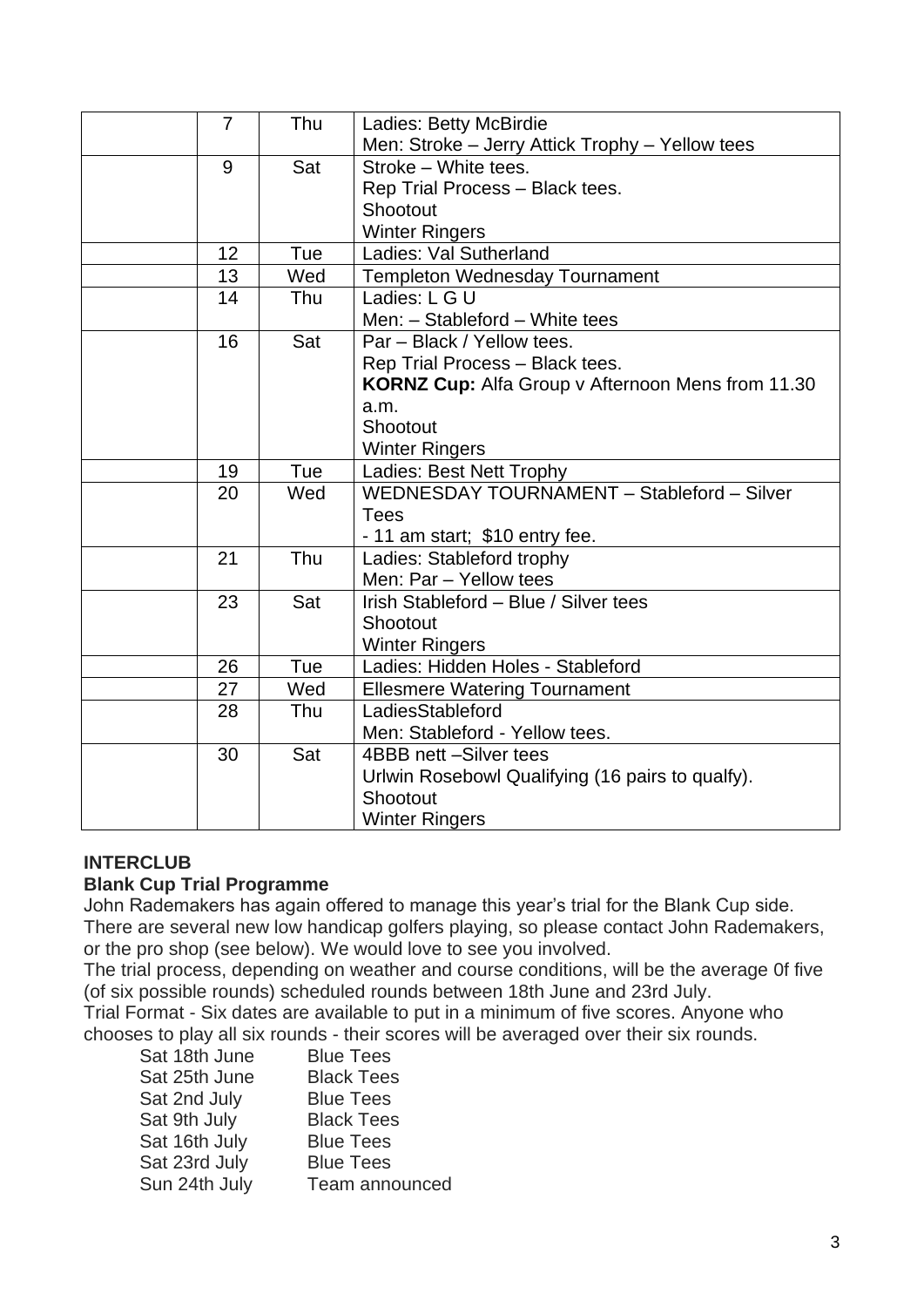Sun 31st July - Practice round at Christchurch GC (might be against Christchurch GC Blank Team) TBC

1st Blank Interclub match scheduled for Sunday 7th August 2022 at Christchurch GC.

Trial Format:

- 1. Automatic selection awarded to the first 6 past the post.
- 2. Selector reserves the right to exercise 2 'Selector's choices' for the remaining 2 spots

3. Anyone who withdraws prior to completing a full trial round due to poor play will receive a score of 99!

4. Trialists are expected to team up so they may score each other's cards. Otherwise, election of a Non-Trialist scorer subject to selector's prior approval.

5. No Gimmee Putts, as the Trial forms part of the Saturday competition. Two stroke penalty for those in breach.

**Players wishing to participate are to notify Pro shop or John Rademakers at [john.rademakers@xtra.co.nz](mailto:john.rademakers@xtra.co.nz) or Ph 027 2237705 by 11th June 2022.** John Rademakers

# **CLUB NEWS**

# **Café News**

With the onset of winter and colder weather Murita is supplying a delicious soup for those that need warming up!

# **Missing Phone**

One of our members lost a phone on the course this Tuesday – a black Galaxy Note phone. If anyone finds this please hand it in the Pro Shop – these days we are all very dependant on our technology and I know one of our members would be very glad to see their phone returned!!

# **THE RYAN FOX REPORT**

Ryan Fox's hopes of a top-20 finish at the PGA Championship were shattered after a seven over par final round.

Ryan had turned in three even par 70s before teeing off for the final round at Southern Hills Championship Course in Tulsa, Oklahoma.

Ryan had been playing consistently all week, but his touch deserted him with a 77.

He had been in a three-way tie for 17th overnight but dropped to 54th by the end of his round after carding 77.

In his weekly text to Coringa members Ryan said, *"the course was* 

*very tough, last weekend it tested every part of your game, conditions were tricky too, unfortunately just a little off on the last day and it doesn't take much around a course like that to get it going the wrong way,*"

Ryan now heads to the Netherlands for the Dutch Open this week. Phil Olsen

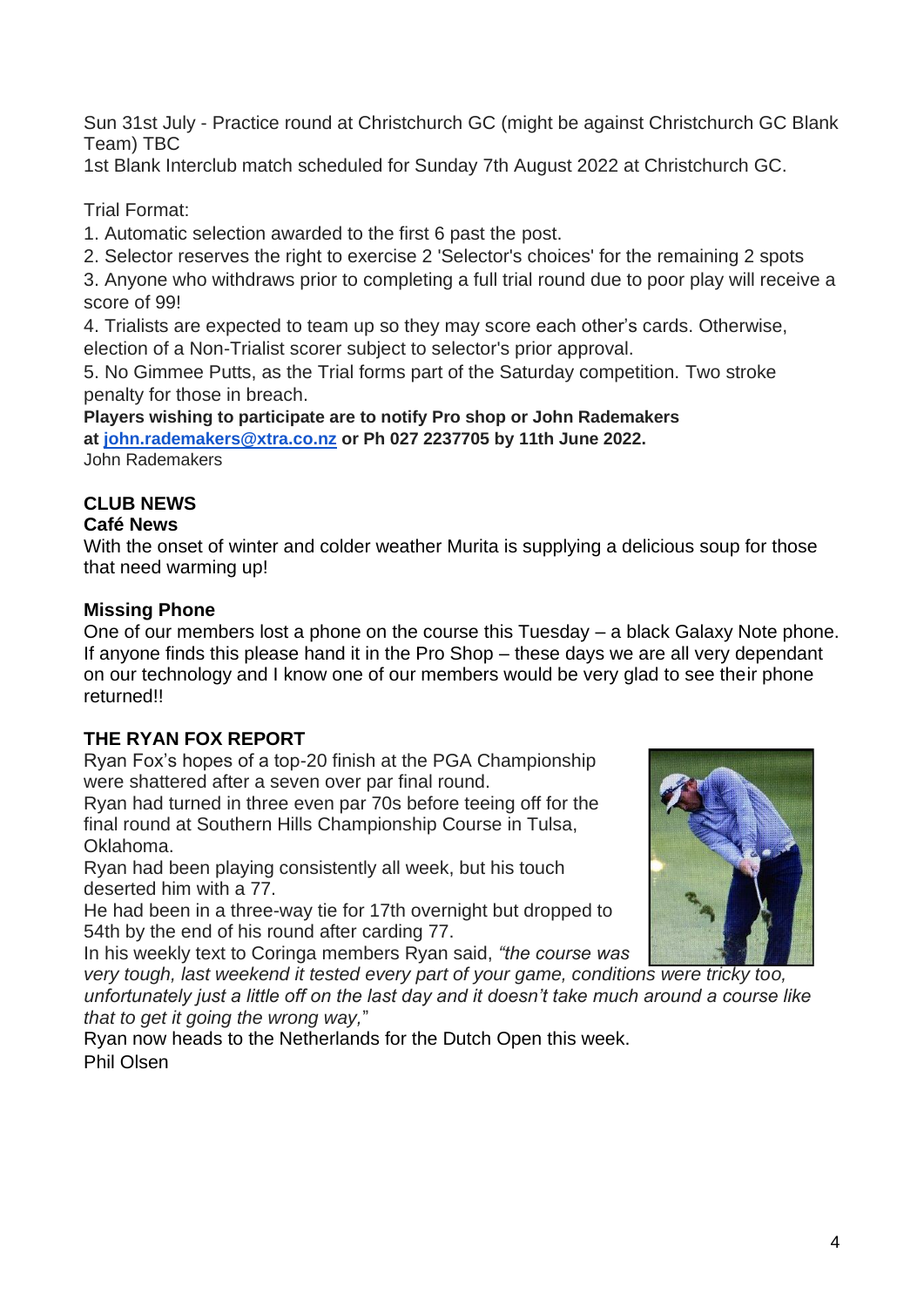## **MEN'S REPORT**

This Saturday, the 28<sup>th</sup> of May, is an American Stableford round off the Blue or White tees for men and women off the Yellow tees. Remember, if you qualified for the Howarth Salvers which is a match play competition over the following three Saturdays (excluding Queens Birthday weekend (4/6 th June)), you must play off the shortest tee available. The match play involves the lowest handicapper giving the higher handicapped player shots. This year we were only able to have three divisions. Good luck to those who qualified as some of the scores didn't look that good! Please try to keep the pace of play up as now it is getting colder and into winter the Alpha Group at the end of the field have to deal with the limited light and weather!

Last Saturday, the 21<sup>st</sup> of May, was a Stroke round off the White tees for men and women off the yellow tees. It was great to see 76 entering the competition with Jamie Howard winning the Gross prize (\$27) and the Birdie Hole Number 2 which was one of Jamies five he scored. A good financial return for Jamie. The best Nett scores came in Division Three with Liam Longley having a 68 from Gordy McCoy on 69, and in Division Two Kevin Walker on 71, as was Albert Yee in Division One. The shot of the day must go to Paul Snape who scored a 'Hole in One' on number 13, but you wouldn't believe the grief he received from one of his playing group. Apparently, Vance Heteraka had put his ball very close before Paul hit! Hard luck Vance, but you know someone else would have got inside your ball. Great scoring everyone! I hope those prize winners have noticed that the Match Committee has increased the first price in each Division to \$25 or has that only started since Puds has been winning! Haha.

The full results are available on the website.

#### The Handicap Committee

The Handicap Committee got together over the week and discussed honesty on the part of members who are both players and partners scoring the cards! It is obvious, but we will repeat that it is the responsibility of both the player and the scorer to actively watch each other's play, actively counting the number of shots hit or attempts to do so. Be aware of the lie of each other's balls, be aware of the Rules of Golf including the Coringa Golf Clubs Local Rules, and actively discuss if any relief being sought is allowed to comply with the Rules of Golf including Local Rules.

#### Match Committee Meeting

There has been some comment within the match committee on the failure by some players to rake the bunkers and repair pitch marks. Could I ask all members if you see a bunker not racked then quickly do it and everyone should be looking for pitch marks on the green. If everyone repaired two pitch marks there wouldn't be any out there!

Minutes of last Saturday's meeting will be available soon, but the summary includes:

- Qualifying for the Club Champs will from the  $3<sup>rd</sup>$  of September
- Club Champs finals day to be worked through as the current format does not appear to be working.
- Once the Club Champs is finished the greens will be cored
- All Wednesday tournaments will be called 'The Lone Star and Joes Garage Group Tournaments' although the \$200 worth of vouchers will on be used for the first Wednesday tournament.
- Rep sides managers have been appointed or about to be appointed. (Blank to be confirmed, Metro A - James Willetts, Metro B - to be confirmed, Presidents - David Cross, Over 50's – John Rademakers)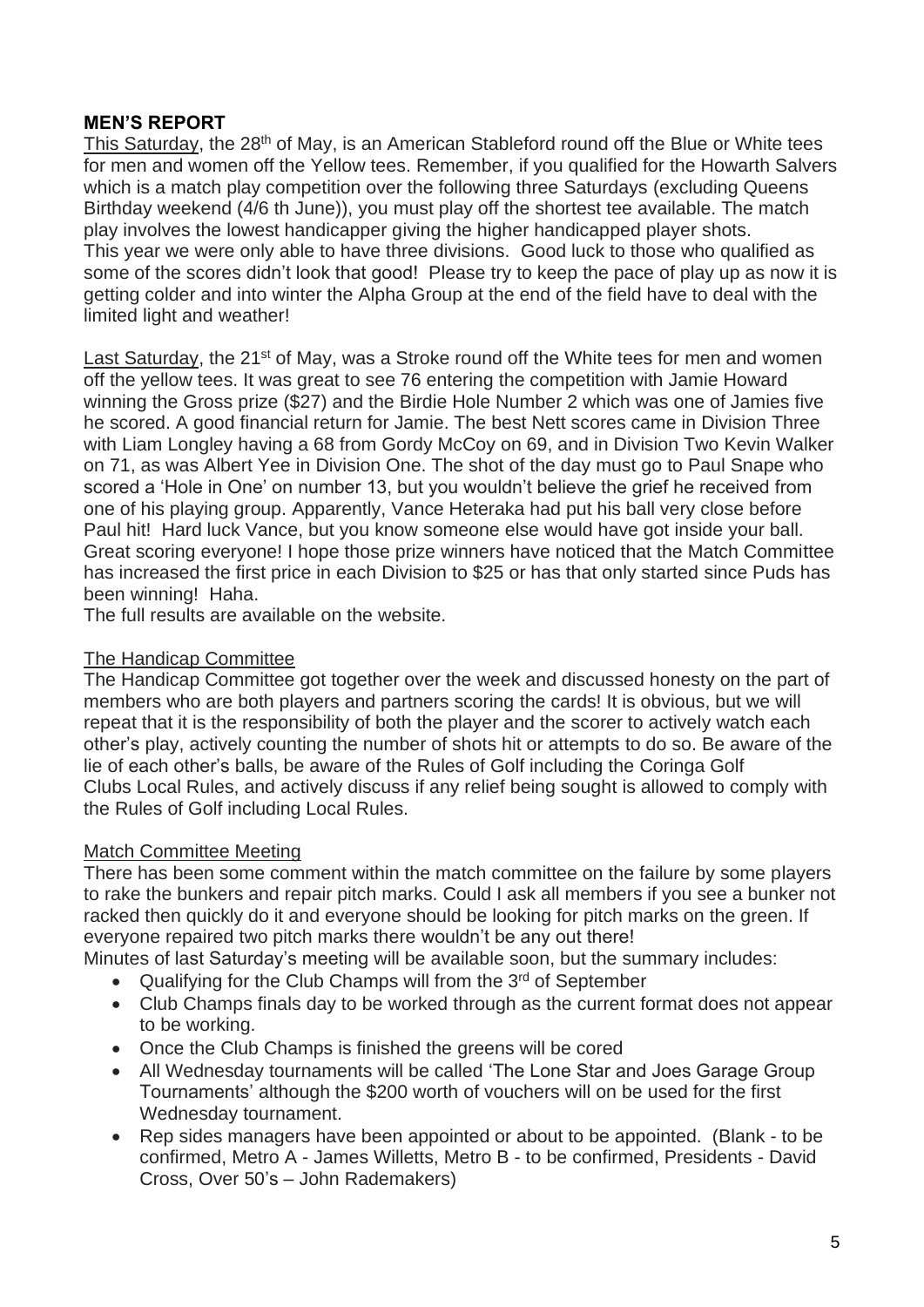- Establishment of a Match sub-committee to work with the Board on the role of the Match Committee within the 5 year plan. (Possible sub-committee David Harvey, Vance Heteraka, John Maasch)
- Handicap Committee role and overview of work involved discussed.
- Request by Handicap Committee to put something within my weekly report on the responsibilities of players and partners to actively monitor honesty of players.
- Pace of Play discussed.
- Discussions on the variety of Saturday matches, and possibility of Saturday Ambrose games. This discussion ended with a number of members of the committee indicating they only play once a week and want to put in a card so no support for Kieran Foote's suggestion.
- Discussion on Mal Ashton's suggestion to move match starting times to 9 as opposed to 10. Agreement in Summer to book from 9 and in Winter to book from 10.
- New World meat discussed.
- Condition of the bunkers and pitch marks was discussed and request to put something within Newsletter.

#### Upcoming events

| 28 May         |                                                            | First round of 'Howarth Salvers' match play in three divisions. |  |  |
|----------------|------------------------------------------------------------|-----------------------------------------------------------------|--|--|
| Sunday 12 June | 'Mens Champion of Champions' is timetabled for at Waimairi |                                                                 |  |  |
|                | Beach.                                                     |                                                                 |  |  |
|                | Senior rep:                                                | <b>Rohan Ware</b>                                               |  |  |
|                | Intermediate rep:                                          | <b>Albert Yee</b>                                               |  |  |
|                | Junior rep:                                                | Chris Choie. (Losing finalist)                                  |  |  |

## Closest to the Pin:

Weekly Hancock's Wine and Beer Merchants

#### Membership Welfare

If any members know of a member who has a health issue or need a bit of help please let me know!

#### **Comment**

I thought I'd share with you all that the match committee meeting involved a comment from one of our members "Harv the newsletter is not supposed to be about you". So this week there is no mention of me, but Rex Dominokovich kindly shared his good / bad luck on number 17 the other week. Rex said "I teed off a few weeks back on #17 and could not find my ball. Finally, one in our group found it. It was in the hole WITHOUT THE FLAG" Hard luck Rex, but it shows you it can be done on these superb greens you just have to hit the right line!

Get out there and enjoy playing our challenging course! David Harvey Men's Captain

#### **LADIES REPORT**

#### Thursday – Club Day

Today five ladies played LGU. Myra Story was first with 37 nett, Judith Wilson was second with 40 nett and Leigh McEwan third with 42 nett.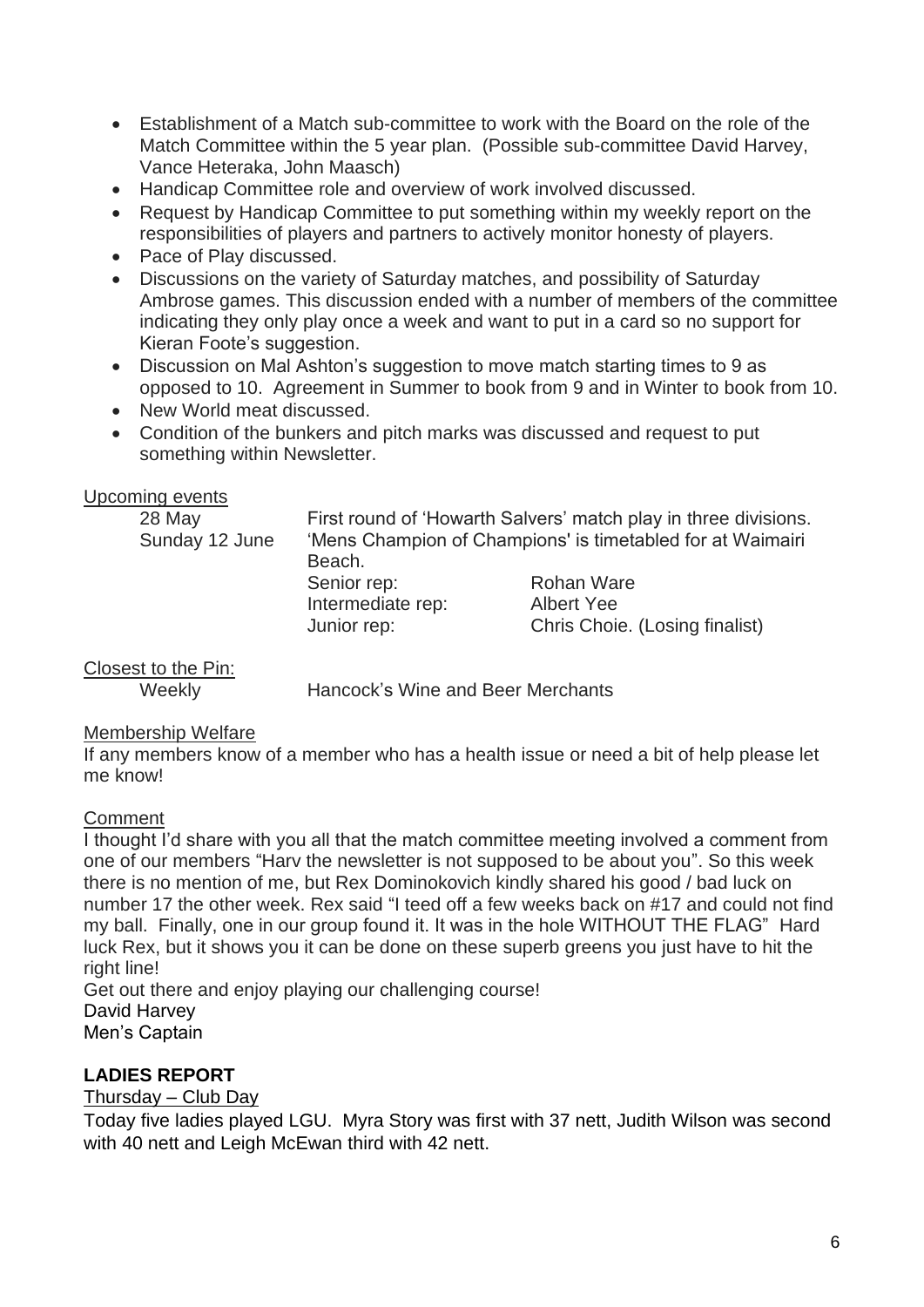# **Saturday**

Four ladies came to play on a wet course but sunny day. Low scoring for us, but first was Myra with 16 stablefords from Anne Morgan with 15 stablefords.

Next Saturday the tee off time is 10.30am . If you wish to join the Saturday ladies, please go online and book yourself in.

18-hole ladies- Dave Harvey is happy to accommodate you within the men's game on a **Saturday** 

## Sunday

It was a good day for golf but only three played. Best sore was 15 stablefords by Joy. Starting time for next Sunday is 10.30 pm.

## Tuesday

Six ladies played for the best putting scores today, Janice McPhail and Janice Healey both came in with 15 putts followed by Myra Story on 16 putts. Next Tuesday we play stableford.

Don't' forget that on Tuesdays and Thursday you need to have your card in by 9.15am, so that the draw can be put together

## General news

Please put in your Diaries July 5<sup>th</sup> for our midwinter lunch. Cost \$20. A notice has gone up on the board in the Ladies club room for names of those who wish to attend. Anne Morgan

## **WEDNESDAY GOLF**

'Lone Star and Joes Garage Group' Wednesday \$10 and \$15 Tournaments

The 'Lone Star and Joes Garage Group' have offered the club a further six month supply of \$50 vouchers from both 'The Lone Star' and 'Joes Garage' restaurants as sponsorship. This sponsorship is greatly appreciated and a fabulous offer for the match committee. The match committee will be calling all the Wednesday tournaments 'Lone Star and Joes Garage Group' tournaments.

Our next 'The Lone Star and Joes Garage Group' \$15 Tournament is on Wednesday 1<sup>st</sup> of June. The tournament starts at 10.30 am and everyone must be on the course by 11.30. Just turn up and join group for a round between those times! We will have \$50 vouchers from 'The Lone Star and Joes Garage Group', meat prizes from 'New World Bishopdale' and closest to the pin and random draw prizes from 'Hancock's. Organise your fours or just turn up around 1045 and we'll make up groups from there! Thanks once again to our sponsors for your generous support.

## **THURSDAY GOLF**

A less than impressive forecast for morning showers clearing proved to be wrong although we had a smaller field than usual with 19 starters. Lovely to see Doug Densem out after a long absence. We played a Stableford round off the Yellow tees and the full results were

| 1 <sup>st</sup> | <b>Allan Harrison</b>  | 38  |
|-----------------|------------------------|-----|
| 2 <sub>nd</sub> | <b>Graeme Bennetts</b> | 38  |
| 3rd             | <b>Jim Anderson</b>    | 38  |
| 4 <sup>th</sup> | Douglas Ames           | 36  |
| 5 <sup>th</sup> | <b>Peter Bailey</b>    | 35  |
| 6 <sup>th</sup> | <b>John Brettell</b>   | 34. |